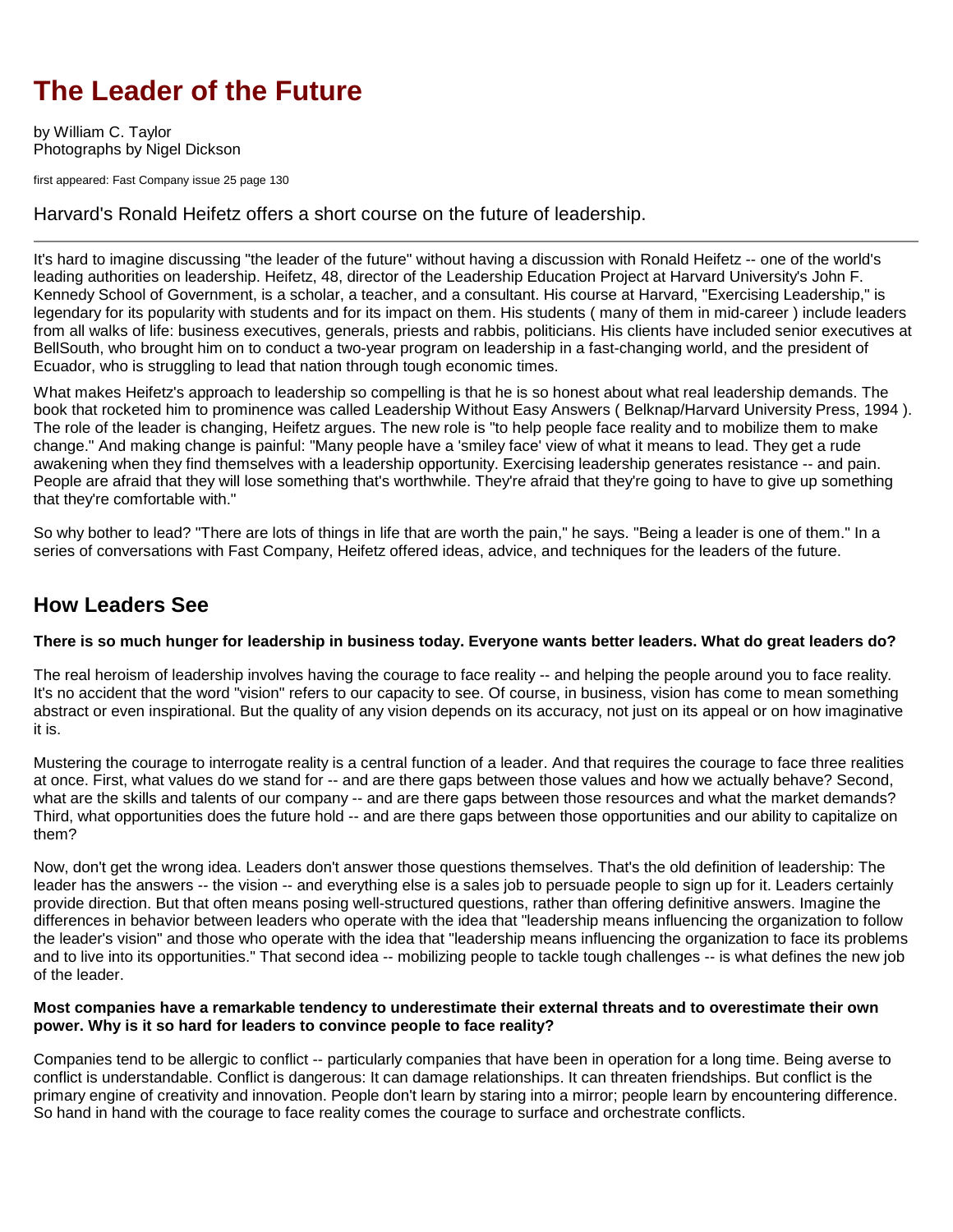Leaders of the future need to have the stomach for conflict and uncertainty -- among their people and within themselves. That's why leaders of the future need to have an experimental mind-set. Some decisions will work, some won't. Some projects will pay off, some won't. But every decision and every project will teach you and your organization something about how the world is changing -- and about how your company compares with its competition.

In other words, facing reality means facing up to mistakes and failures -- especially your own failures. In the mid-1990s, Bill Gates made a big decision about the Internet. He decided that the Net wasn't going to be all that important. Then he changed his decision, because the people whom he was listening to contradicted his earlier decision. In the mid-1980s, Ken Olsen, the cofounder of Digital Equipment Corp., decided that personal computers weren't going to be all that important. He didn't change his decision very quickly, and Digital suffered as a result. These days, leaving any big decision in one person's hands is like playing Russian roulette. It's much safer to run multiple experiments. You never know which ideas are going to flourish and which ones are going to die.

### **If everything is subject to change, how can leaders help people keep their bearings?**

Not everything is subject to change. If the role of the leader is first to help people face reality and then to mobilize them to make change, then one of the questions that defines both of those tasks is this: What's precious, and what's expendable? Which values and operations are so central to our core that if we lose them, we lose ourselves? And which assumptions, investments, and businesses are subject to radical change? At the highest level, the work of a leader is to lead conversations about what's essential and what's not.

Examples from politics abound. The civil-rights movement posed several questions: What's most precious about America? What values do we stand for? Do we stand for freedom and equal opportunity? Or do we stand for how we are living today? By posing those questions in such terms, Martin Luther King Jr. and the movement's other strategists generated conflict within the hearts and minds of many people around the country. People faced an internal contradiction between the values they espoused and the way they lived. Millions of people had to decide for themselves what was precious about their country and what was expendable about the supremacist lessons that they had learned.

Now, that is a very difficult inner conversation for anyone to have. Imagine how hard it was for Lew Platt, CEO of Hewlett-Packard, to lead conversations about breaking up that company -- and about leaving the HP name with the computer business rather than with the test-and-measurement business, which is where William Hewlett and David Packard got their start. I wasn't privy to those conversations, but my guess is that they were quite emotional. You can understand the business logic: HP's technology is so established in the test-and-measurement world that the company can survive a name change in that business without losing market share. The HP name isn't what's precious. Even so, if you grew up in that business, immersed in the legend of Hewlett and Packard's innovation in a garage, it might seem awfully precious.

## **How Leaders Listen**

#### With leaders, the sense of sight -- vision -- is closely linked to the sense of hearing. People who love their boss often **say, "She's a great listener." What does it mean to be a "great listener"?**

Most leaders die with their mouths open. Leaders must know how to listen -- and the art of listening is more subtle than most people think it is. But first, and just as important, leaders must want to listen. Good listening is fueled by curiosity and empathy: What's really happening here? Can I put myself in someone else's shoes? It's hard to be a great listener if you're not interested in other people.

Think about some of the best-known leaders in the airline business: Jan Carlzon at SAS ( Scandinavian Airlines System ) in the early 1980s, Colin Marshall at British Airways in the early 1990s, Herb Kelleher at Southwest Airlines today. These executives are always flying on their own airlines' planes. They're always talking with customers. They're always encouraging ticket agents and baggage handlers to be creative about helping customers to solve problems. They're in "dynamic listening" mode, asking questions all the time -- and not getting seduced into trying to provide all of the answers. If you're the boss, the people around you will invariably sit back and wait for you to speak. They will create a vacuum of silence, and you will feel a compelling need to fill it. You need to have a special discipline not to fill that vacuum.

#### **What else does it take to be a great listener?**

Great listeners know how to listen musically as well as analytically. As president, Jimmy Carter relied on "rational discourse" to weigh the pros and cons of various initiatives. He would have people prepare papers, and then he would sift their views in private. Doing it that way enabled him to listen to their arguments analytically but not musically. What do I mean by that? Jimmy Carter did not enjoy being in meetings with people who were posturing, arguing, haggling. But there's an enormous amount of information in the haggling, and that information tells us quite a lot about the values, the history, and the personal stakes that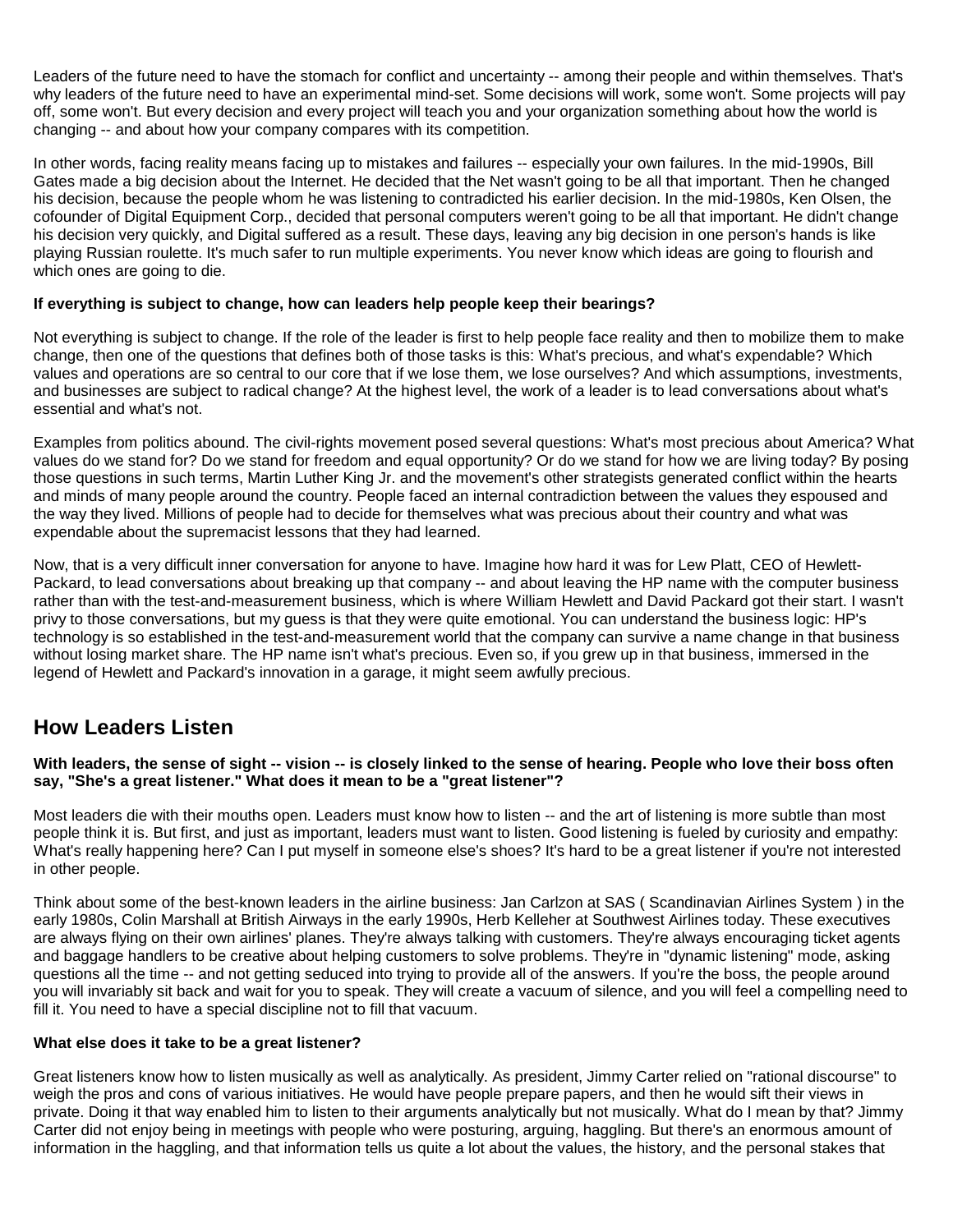people bring to an argument. It's difficult for someone who's lost the last six arguments to say in a policy paper, "I've lost the last six arguments. If I don't win the next one, what am I going to tell my people?"

But in a conversation, the tone of voice and the intensity of the argument give clues to that subtext. Listening musically enables leaders to get underneath and behind the surface to ask, "What's the real argument that we're having?" And that's a critical question to answer -- because, in the absence of an answer to that question, you get superficial buy-in. People go along in a pseudo-consensus, or in a deferential way, but without commitment.

#### **If curiosity is a prerequisite for listening, what's the enemy?**

Grandiosity. Leaders need to check their sense of self-importance. But you shouldn't think that grandiosity arises from bad intentions. It usually grows out of the normal human need to feel important. I don't know any human being who doesn't want to feel important, who doesn't want to matter to other people. And those of us who have a strong need to be needed -- I happen to have that need, so I know a lot about it -- spend our lives solving other people's problems. It makes us feel needed: "Surely you have a problem that I can solve." But that orientation creates its own kind of problem. The more we demonstrate our capacity to take problems off other people's shoulders, the more authority we gain in their eyes -- until, finally, we become a senior executive or a CEO. And, by then, the tracks have been laid so deeply inside our brain that it becomes hard to stand back, hard to listen, hard to learn from others. Our normal need to feel important -- "Let me help you" -- has been transformed into grandiosity: "I have all the answers."

## **How Leaders Fail**

### **Why do so many people dislike their bosses? Why do so many of us not respect our leaders?**

For decades, I've been interested in that question -- because it sounds like a paradox: "Our leadership isn't exercising any leadership." Why do so many people feel that way about those who lead their companies or their communities? One reason is that people in positions of authority are frequently asked not to exercise their leadership. Instead of mobilizing their constituents to face tough, frustrating challenges, they are asked to protect those constituents from having to make adjustments. It's very hard for a congressman to go to his district and say, "Good news: The Cold War is over. Time for 10,000 of you to lose your jobs." He has been elected to his post to protect people from challenges that will require adjustments to their way of life.

That's why leadership is dangerous. Sure, you have to protect people from change. But you also have to "unprotect" them. It's dangerous to challenge people in a way that will require changes in their priorities, their values, their habits. It's dangerous to try to persuade people to take more responsibility than they feel comfortable with. And that's why so many leaders get marginalized, diverted, attacked, seduced. You want to be able to stir the pot without letting it boil over. You want to regulate disequilibrium, to keep people in a productive discomfort zone.

#### **How do you keep people in a "productive discomfort zone"?**

Attention is the currency of leadership. To a leader with formal authority, attention comes naturally. Fidel Castro can give a twohour speech, and people will pay attention. So can Nelson Mandela. The president of the United States can give a State of the Union address that lasts an hour and 15 minutes. The big questions for that kind of leader are "How do I use that attention? What do I focus it on? When does a broad agenda become too broad? How do I push the organization without alienating my core constituency?" You have to remember: Drawing attention to tough challenges generates discomfort. So you want to pace the rate at which you frustrate or attempt to change expectations.

That means distinguishing between "ripe" and "unripe" issues. A ripe issue is one in which there is a general urgency for action. An unripe issue is one in which there is local urgency -- a readiness to change within just one faction. The work that it takes to ripen an unripe issue is enormous -- and quite dangerous. It needs to be done, but it's different from working a ripe issue.

Lyndon Johnson exercised wonderful leadership in helping to ripen civil rights as an issue. Six weeks after Kennedy's assassination, he called Roy Wilkins, executive secretary of the NAACP, and said, "When are you going to get down here and start civil rights?" Then he gave Wilkins counsel on how to lobby Everett Dirksen, the senate minority leader. Johnson was ripening an unripe issue: He couldn't get out front on the Civil Rights Act of 1964, but as an authority figure, he could provide counsel and cover for leaders without authority -- leaders who could then disseminate a sense of urgency. He did the same thing with King. Basically, he said, "If you open the door, if you create the political will, I'll drive through that opening." Johnson was asking King to ripen the issue for him. He was expected to be president for all the people. So, unless King and other civil-rights leaders generated the necessary political will, he couldn't move on that issue. He was prevented from exercising leadership by virtue of his authority.

#### **What about grassroots leaders -- people without formal authority?**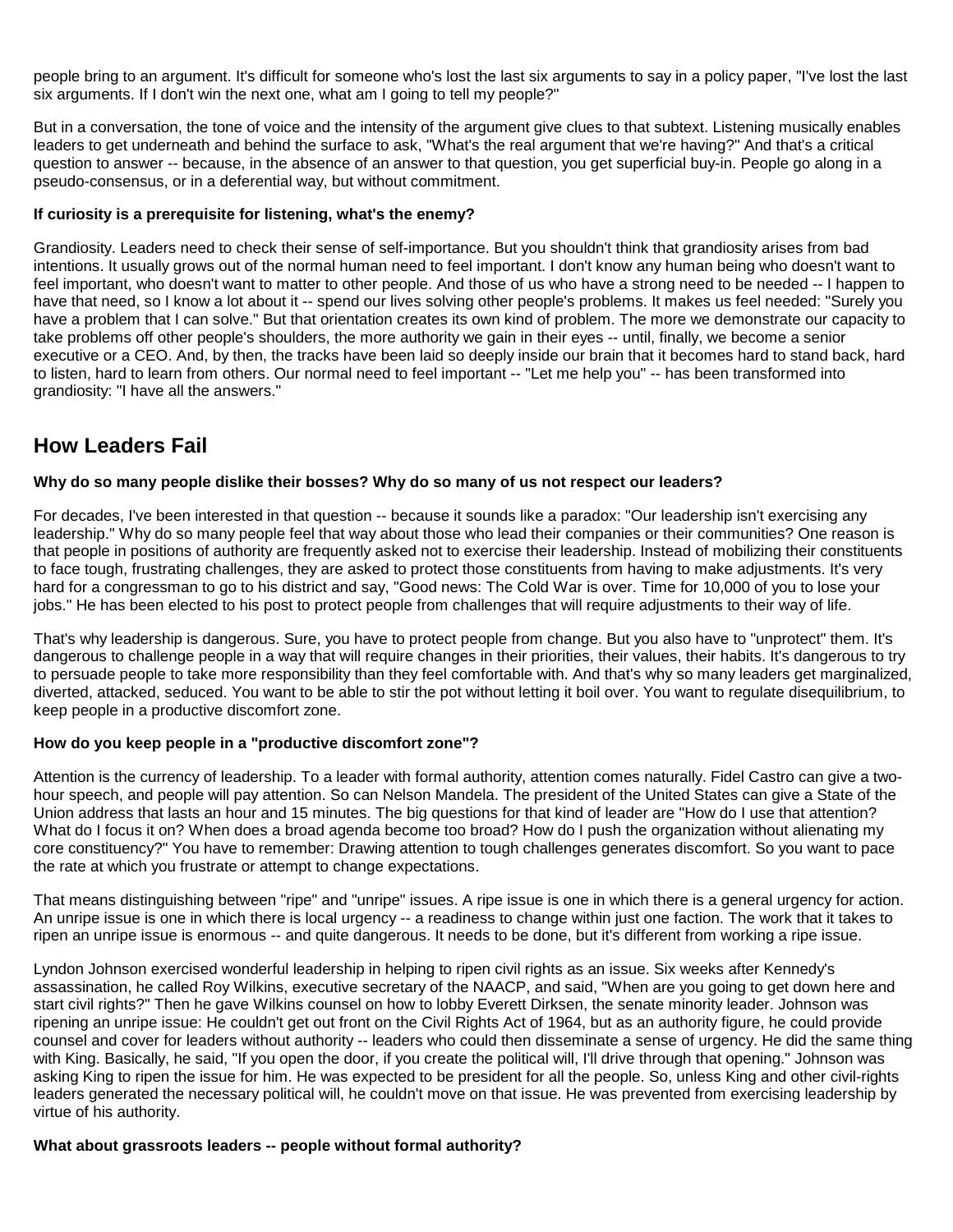Again, it starts with attention. People who lead without authority, who lead from below, must draw attention to the issues that they raise without drawing too much attention to themselves. Grassroots leaders often generate "sticky" attention -- attention that sticks to them personally, rather than to their agenda. To use a different metaphor, it's never comfortable to be a lightning rod. The easiest way for an organization to neutralize the disturbance that you represent is to neutralize you.

There's a second big difference between people who lead with authority and people who lead without authority. If you're leading without authority, other people's attention spans are going to be short whenever you try to communicate with them. Forget twohour speeches -- most people aren't willing to give you more than 30 seconds! So you have to use their attention wisely. You have to make your interventions short, simple, intelligible, and relevant.

I've met many in-the-trenches leaders who blame the people above them when they fail to make progress on their agenda: "I know where we have to go, but my boss doesn't get it. He's standing in the way." That's usually a complete misdiagnosis of the situation. Don't attack your boss. Look at the situation from his or her point of view. You should treat his or her attitude as a barometer of stress in the organization.

Let's say there's a well-meaning person -- we'll call him Max -- who has an imaginative idea, an idea with plenty of merit. Max speaks up in the middle of a meeting, off the agenda, and offers his inspired intuition. What the boss notices is how Max's colleagues fidget, roll their eyes, demonstrate their impatience. That's because they're all saying to themselves, "I've got an agenda item that I need to get covered, because my troops are expecting me to bring home the bacon. And there goes Max with his enthusiasms again." The boss immediately picks up on that attitude and takes Max down.

Now, the boss isn't the problem. Max is the problem. Max has to find a smarter way to intervene in behalf of his agenda. He has to understand the dilemma that he's creating for the boss, and he has to figure out how to help the boss resolve that dilemma. Remember: Most bosses are already operating near the limit of how much distress they can tolerate -- of how much disequilibrium, confusion, and chaos they can stomach. Naturally, they're inclined to suppress additional disturbances. So Max needs to understand the pains of change that he represents and to choose his tactics accordingly.

# **How Leaders Stay Alive**

**Leadership is hard -- on the people who work with leaders as well as on leaders themselves. How do leaders maintain the stamina, the energy, and the passion that they need to keep pushing ahead?**

I'm working on this question with a Kennedy School colleague, Martin Linsky. We're writing a book for leaders that will be called Staying Alive. To sustain yourself over the long term, you must learn how to distinguish role from self. Or, to put it more simply: You can't take things personally. Leaders often take personally what is not personal and then misdiagnose the resistance that's out there.

Remember: It's not you they're after. It may look like a personal attack, it may sound like a personal attack -- but it's the issues that you represent that they're after. Distinguishing role from self helps you maintain a diagnostic mind-set during trying times.

There's a second point: Because we get so swept up in our professional roles, it's hard to distinguish role from self on our own. That's why we need partners who can help us stay analytical. And we need two different kinds of partners. We need allies inside the organization -- people who share our agenda. And we need confidants inside or outside the organization -- people who can keep us from getting lost in our role.

Leaders also need a sanctuary, a place where they can go to get back in touch with the worth of their life and the worth of their work. I'm not necessarily talking about a physical place or an extended sabbatical. I'm talking about practical sanctuaries -- daily moments that function as sanctuaries. One sanctuary that I recently developed for myself involves getting an email that's sent out by a rabbinic friend, who's a mystic and a biblical scholar. Every day, he sends out an interpretation of one word from the Bible. It's just a few screens long, but as I'm going through my email every day, I take a few minutes to read this thing, and it roots me in a different reality, a different source of meaning.

I'm not peddling any particular kind of sanctuary; we all have to find our own structures. Unfortunately, though, people who get swept up in fast-moving companies often treat their partners and their sanctuaries as expendable luxuries rather than as necessities: "I don't have time to have lunch with my friend"; "I don't have time to go to the gym in the morning, or to pray or meditate." I live in Boston. No one would live in Boston without owning a winter coat. But countless people think that they can exercise leadership without partners or without a sanctuary. To stay alive as leaders -- to tend the wounds that we inevitably receive when we raise tough questions -- requires maintaining these structures in our lives.

**You make leadership sound so hard, so demanding. Do you worry that more people are going to start opting out?**